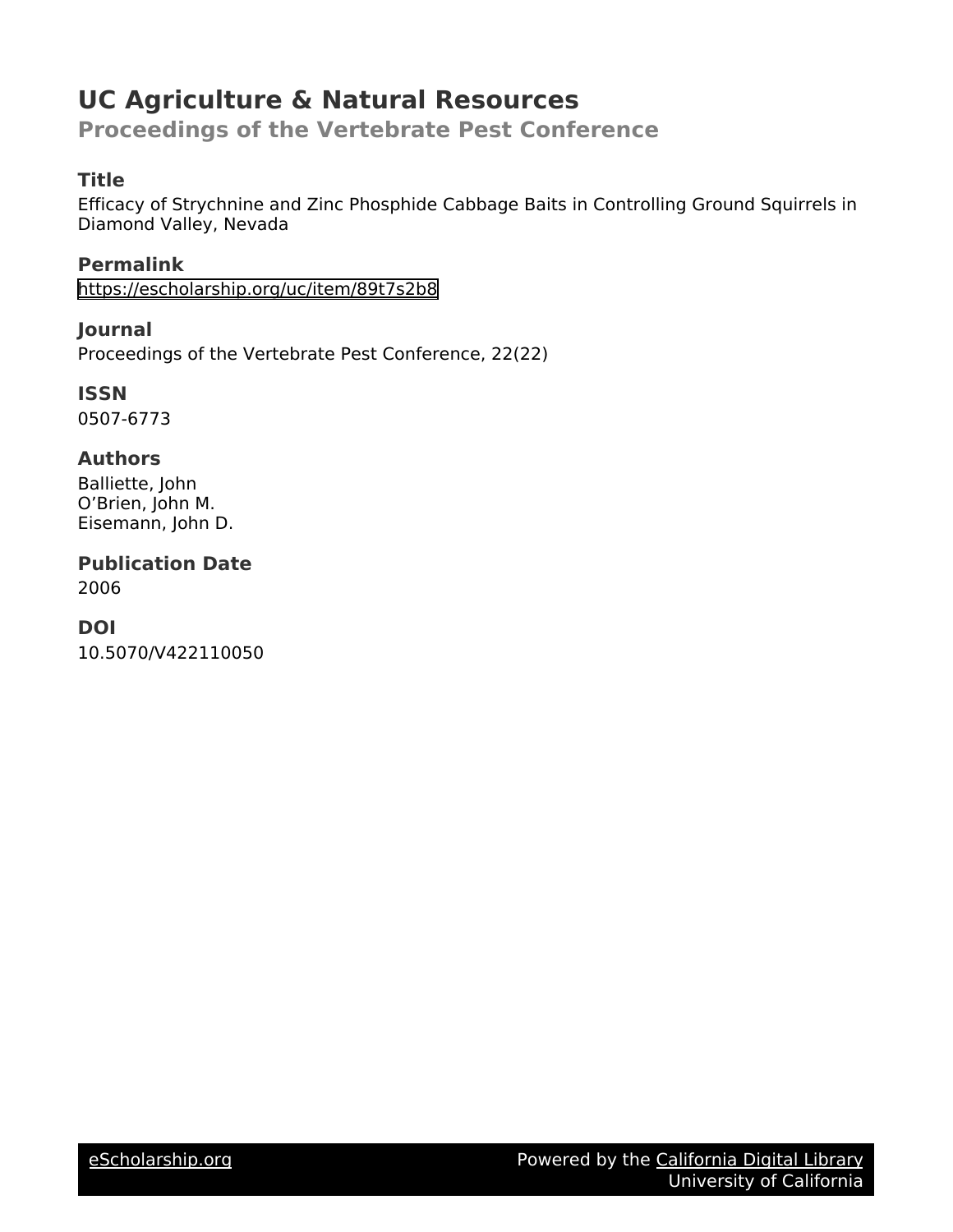# **Efficacy of Strychnine and Zinc Phosphide Cabbage Baits in Controlling Ground Squirrels in Diamond Valley, Nevada**

**John Balliette**

JBR Environmental Consultants, Elko, Nevada **John M. O'Brien** Nevada Department of Agriculture, Reno, Nevada **John D. Eisemann** USDA APHIS Wildlife Services, National Wildlife Research Center, Fort Collins, Colorado

**ABSTRACT:** A field trial was conducted to determine the efficacy of strychnine and zinc phosphide cabbage baits for controlling ground squirrels in Diamond Valley, Nevada. The reduction in aboveground ground squirrel activity was 83% for strychnine and 70% for zinc phosphide. Similar results were found for reductions in burrow activity: 88% for strychnine and 70% for zinc phosphide. Strychnine appeared to be slightly more effective than zinc phosphide, but both appeared to be effective for ground squirrel control.

**KEY WORDS:** alfalfa, efficacy, ground squirrels, Nevada, rodenticides, *Spermophilus* spp., strychnine, timothy, zinc phosphide

## **INTRODUCTION**

This report summarizes a field trial on the efficacy of strychnine and zinc phosphide cabbage baits for controlling ground squirrels in Diamond Valley, Nevada. JBR Environmental Consultants, Inc. (JBR) conducted this evaluation on behalf of the Diamond Valley Rodent Control District and the Nevada Department of Agriculture (NDOA). Both Richardson ground squirrels (*Spermophilus richardsonii*) and Piute ground squirrels (*S*. *mollis*) occur in the study area. These species have similar behavior and habitat requirements(Askham 1994). Typically, ground squirrels in Diamond Valley emerge from their burrows in early spring, breed, and rear young. They are diurnal and forage primarily in the mornings. By mid to late summer, squirrels return to their burrows to estivate and eventually hibernate. Both species are attracted to succulent vegetation such as irrigated alfalfa (*Medicago sativa*). Hay production in Diamond Valley is an important sector of the local economy and a sustainable tax base. Ground squirrels are a major pest of hay production, foraging on large amounts of hay, and their burrows adversely affect hay quality and cause damage to machinery (Balliette *et al*. 1994).

#### **Objective**

The Environmental Protection Agency (EPA) has reviewed the use of Strychnine Alkaloid Paste (Special Local Need Registration NV-830009) in Nevada. In order to continue the use of this product on ground squirrels, the EPA indicated efficacy data for in-burrow application would be required. Zinc Phosphide Concentrate (EPA Registration 56228-06) is labeled for ground squirrel control; however, there are no data on its effectiveness on ground squirrels in Nevada. The objective of this study is to examine the efficacy of these products in controlling ground squirrels.

## **MATERIALS AND METHODS**

This evaluation was conducted in Diamond Valley, Nevada, which is approximately 10 miles north of Eureka, **Proc. 22nd Vertebr. Pest Conf.** (R. M. Timm and J. M. O'Brien, Eds.) **Published at Univ. of Calif., Davis. 2006.** Pp. 151-155.

Nevada (Figure 1). The elevation of the valley floor is approximately 5,900 feet above mean sea level.

#### **Soils**

Soils in the study area are primarily well-drained loams. The treated plots of this study were located on two different soil series, the Alhambra Series and the Silverado Series. The soil associations include Alhambra fine sandy loam, hummocky; Alhambra-Kobeh complex; Silverado sandy loam, 0 to 2% slopes; and Silverado sandy loam, 2 to 4% slopes (Soil Conservation Service 1980).

#### **Vegetation**

Native vegetation adjacent to the croplands is dominated by Wyoming big sagebrush (*Artemisia tridentada wyoming-*



**Figure 1. Location of the study area, Diamond Valley (black oval), approximately 10 mi north of Eureka, Nevada.**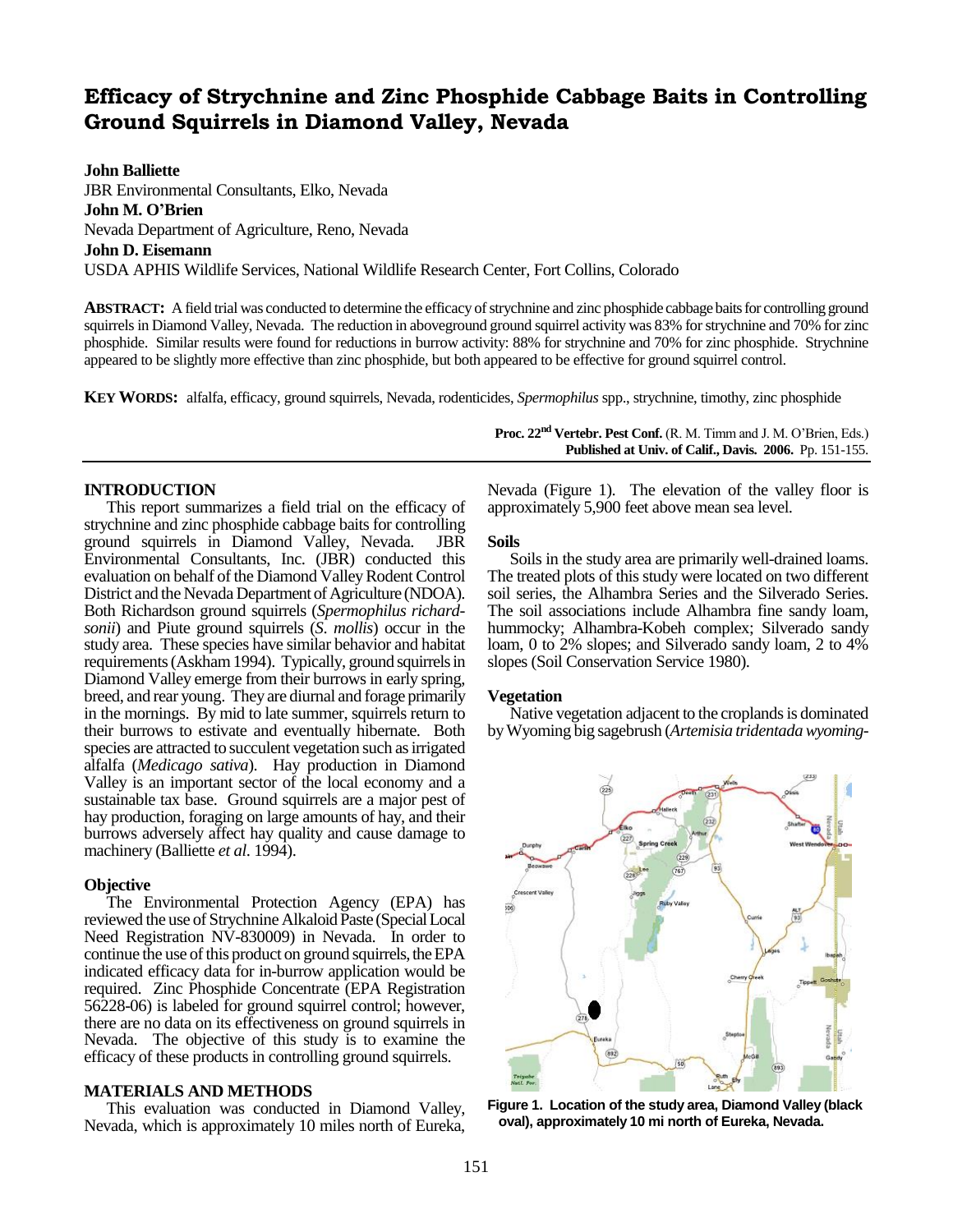*ensis*) with a bunchgrass understory. Bunchgrasses in the area are dominated by Sandberg's bluegrass (*Poa sandbergii*), bottlebrush squirreltail (*Elymus elymoides)*, and Nevada needle grass (*Achnatherumnevadense)*. Herbaceous plants include desert globemallow (*Sphaeralcea ambigua*) and phlox (*Phlox* spp.). Vegetation in the plots located on farmed fields consisted of alfalfa (*Medicago sativa*) and timothy (*Phleum pratense*). Vegetation in plots adjacent to the fields include crested wheat (*Agropyron cristatum*) and numerous weed species such as bur buttercup (*Ranunculus testiculatus*), Russian thistle *(Salsola kali)*, halogeton (*Halogeton glomeratus*), clasping pepper weed (*Lepidium perfoliatum)*, cheatgrass (*Bromus tectorum*), kochia (*Kochia scoparia*), tansy mustard (*Descurainia pinnata*), and purple loosestrife (*Lythrum salicaria*).

### **STUDY DESIGN**

The methodology for this trial was based on methodology used by O'Brien (1985). Three treatments were evaluated: 0.2% strychnine cabbage bait formulated from a 3.2% alkaloid paste (SLN no. NV-830009); 2% zinc phosphide cabbage bait formulated from 63.2% Zinc Phosphide Concentrate for Rodent and Lagomorph Control (EPA Reg. No. 56228-6); and untreated chopped cabbage (control). These 3 treatments were replicated 3 times. Figure 2 shows how the plots were laid out in relation to each other.

Prior to mixing the bait, three 1-gallon bottles of strychnine paste were mixed and a representative sample taken for analysis by the NDOA. The percent strychnine of the mixed sample was 2.91%, which is 90.93% of the



**Figure 2. Relationship of the study plots to each other and in relation to the center pivot irrigation systems. T1 = strychnine bait treatment, T2 = zinc phosphide bait treatment, T3 = control.**

labeled 3.2% concentration. This is slightly below certified limits (40 CFR 15.175), but the efficacy study demonstrated the product was still effective.

From March 24 to March 28, 2005, plots were chosen with the goal of locating delineable areas that contained a minimum of 20 to 25 ground squirrels, as counted in visual surveys. Two different farms were surveyed and each had 2 center pivot sprinklers for irrigation. Each pivot irrigates approximately 135 acres. Six plots were sited on the Yodder Farm (Section 35, T21N, R53E, MDBM) and 3 on the Bergman Farm (Section 18, T21N, R53E, MDBM). The Bergman farm is approximately 5 miles northeast of the Yodder Farm. The estimated plot sizes ranged from 0.75 acres to 2 acres. Observation points were marked with 42 inch-long wooden posts that were painted fluorescent orange. Plot boundaries were marked with the same posts painted fluorescent orange and white. Plots were organized into groups of 3 based on proximity, and each group was considered a replicate. Within replicates, each plot was randomly assigned one of the 3 treatments (strychnine, zinc phosphide, or control).

On March 29, 2005, all active burrows within the plot boundaries and adjacent buffer zones were raked over to hide any sign of squirrel activity. Starting at the plot boundary closest to the observation point and traversing towards the farthest plot boundary, 25 active burrows were marked with 18-inch wooden survey stakes numbered 1 through 25. The top of each stake was painted fluorescent orange and white. All staked burrows were at least 25 feet apart. Criteria for designating a burrow as active included the presence of fresh mounding, tracks, and excrement.

On March 30, 2005, all active burrows within the plot boundaries and adjacent buffer zones were pre-baited with plain chopped cabbage that was scattered aboveground near the burrow openings. An attempt was made to have 200 yard buffer zones around the treatment plots to reduce migration from untreated areas. In areas where landowner permission was absent, some buffer zones were approximately 100 yards. These included control rep 1, strychnine rep 2, and strychnine rep 3. Observations of these adjoining areasindicated few ground squirrels were present. The cabbage was chopped by 2 local farmers, in order to mimic local methods. Before pre-baiting, all 3 people applying cabbage within the boundaries of the plots compared their cabbage "pinch size" several times in an attempt to standardize the amount of cabbage placed in each burrow. During pre-baiting, the numbered stakes at any inactive burrows were moved to adjacent active mounds. Baiting occurred from approximately 9:00 a.m. to 1:00 p.m.

On March 31, 2005, pre-treatment aboveground counts of squirrels were initiated. Counts were taken using binoculars at the established observation points. Observations consisted of counting and recording the number of ground squirrels during 6 scans across the plot boundaries using binoculars. The highest number of squirrels counted during a single scan was later used in the analysis. Pre-treatment counts were also taken on April 1 and 2, 2005. Counts were conducted by the same person at the same time of day (approximately  $7:00$ a.m. to 9:30 a.m.) and in the same sequence.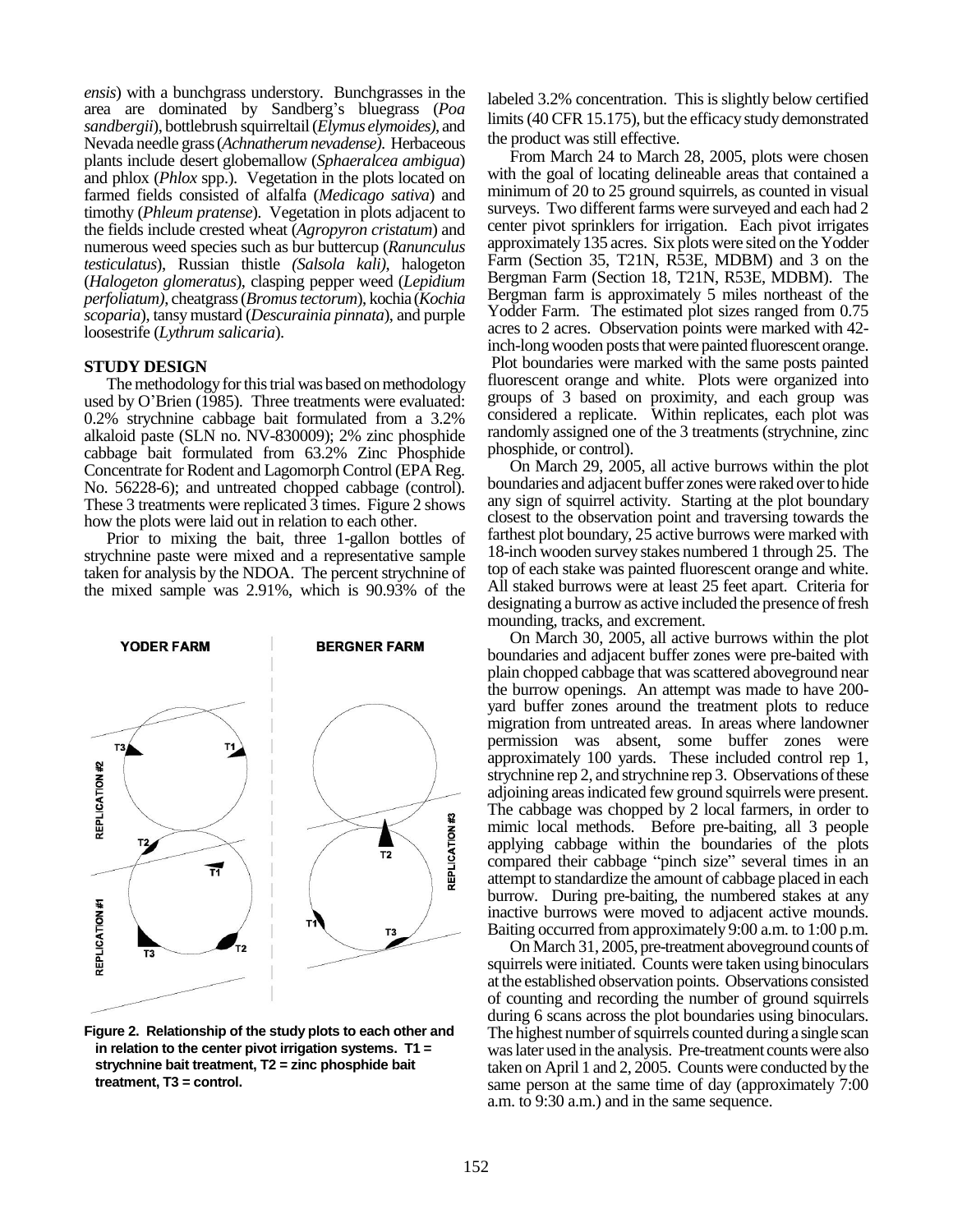Burrow activity measurements were also conducted from March 31 through April 2, 2005. The numbers on the stakes marking the burrows were recorded as active or inactive. Active burrows (as well as those not staked in the plots and buffers) were raked over to conceal previous activity. Burrow measurements were also conducted by the same person at approximately the same time of day and in the same sequence. Approximately 6 hours each day was required to complete the burrow activity measurements.

Rodenticide treatments were applied on April 3, 2005. Cabbage baits were chopped and mixed by 3 local farmers, to help mimic local methods. Controls were treated first, strychnine second, and zinc phosphide last. It was determined by local experience that zinc phosphide cabbage baits should be mixed and applied promptly, due to the evolution of phosphine gas from moisture in the bait. Product label instructions were reviewed and followed during the mixing and application of the rodenticides. The strychnine bait was placed down into the burrow openings. Zinc phosphide bait and control bait were scattered next to the burrow openings.

Before treating the plots, all three people applying cabbage within the boundaries of the plots again compared their cabbage "pinch size" several times in an attempt to standardize the amount of cabbage placed in each burrow. These 3 people also kept a running tally of the burrows they treated. The same 3 people applied cabbage bait for both the pre-baiting and treatment application. Only active burrows were treated. The control plots received untreated cabbage. When completed with each plot, 5 pinches of bait were weighed for each of the 3 people applying cabbage baits within the boundaries of the plots. This was used to determine the average amount of cabbage and rodenticide applied per burrow. Buffer zones were also treated. Baiting occurred from 7:00 a.m. to approximately 2:00 p.m.

Typically, post-treatment counts are conducted 3 days after treatment to ensure the ground squirrels have sufficient time to find and consume the treated cabbage. However, weather forecasts indicated a cold front and winter storm was approaching the area. We decided to shorten the waiting period by 1 day to allow post treatment counts to be finished before anticipated arrival of the storm on April 8<sup>th</sup>.

Post-treatment counts were conducted on April 5, 6, and 7, 2005. The methodology used for these counts was the same as the pre-treatment counts. Burrow activity measurements were also collected during this period. The counts and burrow activity measurements were also conducted by the same person at the same time and in the same sequence.

Count and burrow activity data were organized by treatment, and means and standard deviations were calculated. Percent changes of observed ground squirrels and their activity were computed for each treatment. No substantial changes were noted in the control treatments, and it was determined that calculating adjusted means was not necessary. Because of the relatively small sample size, it was determined that complex statistical analysis was not warranted. A schedule of field activities for the 2005 field test is provided in the Appendix.

## **RESULTS**

Environmental conditions during the study reflected the typical unstable weather patterns common to the study area. Minimum 24-hour temperatures ranged from 8.10°F. to 31.80°F. Maximum 24-hour temperatures ranged from 36.80°F to 69.04°F. Precipitation occurred on 7 of the 15 days and ranged from 0.01 to 0.10 inches. Average 24-hour wind speeds ranged from 2.58 to 14.54 mph. Average 24 hour gusts ranged from 10.96 to 41.65 mph.

While traversing the plots to record burrow activity and rake the mounds, time was taken to look for non-target mortality. No mortality was noted. Non-target species observed in the area included numerous common ravens (*Corvus corax*), numerous species of raptors, several coyotes (*Canis latrans*), one badger (*Taxidea taxus*), and several black-tailed jackrabbits (*Lepus californicus*).

Table 1 presents the number of burrows per plot and average amount of bait placed per burrow. Approximately 65% less burrows were treated in zinc phosphide study sites, because these plots had fewer burrows. The amount of bait applied per burrow is based on the average "pinch size" of the 3 bait applicators. The average bait applied per burrow ranged from 5.9 grams per burrow (first plot treated) to 13.3 grams per burrow (last plot treated). However, there was no

**Table 1. Amount of cabbage bait placed per burrow in the various treatments.**

| <b>Replication/Treatment</b> | <b>No. Burrows</b><br><b>Treated</b> | Cabbage<br>Bait/Burrow (g) | <b>Active Ingredient</b><br>per Burrow (g) | <b>Treatment Order</b> |  |  |
|------------------------------|--------------------------------------|----------------------------|--------------------------------------------|------------------------|--|--|
| R1 Strychnine                | 324                                  | 9.356                      | 0.0468                                     | 4                      |  |  |
| R <sub>2</sub> Strychnine    | 700                                  | 12.474<br>0.0624           |                                            | 5                      |  |  |
| R3 Strychnine                | 228                                  | 9.639                      | 0.0482                                     | 3                      |  |  |
| Mean                         | 417                                  | 10.490                     | 0.0524                                     | ۰                      |  |  |
| <b>Standard Deviation</b>    | -                                    | 1.724                      | 0.0086                                     |                        |  |  |
| R1 Zinc Phosphide            | 173                                  | 13.325                     | 0.1684                                     | 9                      |  |  |
| R2 Zinc Phosphide            | 324                                  | 9.639                      | 0.1218                                     | 8                      |  |  |
| R3 Zinc Phosphide            | 306                                  | 7.655                      | 0.0968                                     |                        |  |  |
| Mean                         | 268                                  | 10.206                     | 0.1290                                     |                        |  |  |
| <b>Standard Deviation</b>    | -                                    | 2.877                      | 0.0364                                     |                        |  |  |
| R <sub>1</sub> Control       | 446                                  | 5.954                      |                                            |                        |  |  |
| R <sub>2</sub> Control       | 238                                  | 9.638                      |                                            | $\mathfrak{p}$         |  |  |
| R <sub>3</sub> Control       | 589                                  | 9.072                      |                                            | 6                      |  |  |
| Mean                         | 424                                  | 8.222                      |                                            |                        |  |  |
| <b>Standard Deviation</b>    | -                                    | 1.984                      |                                            |                        |  |  |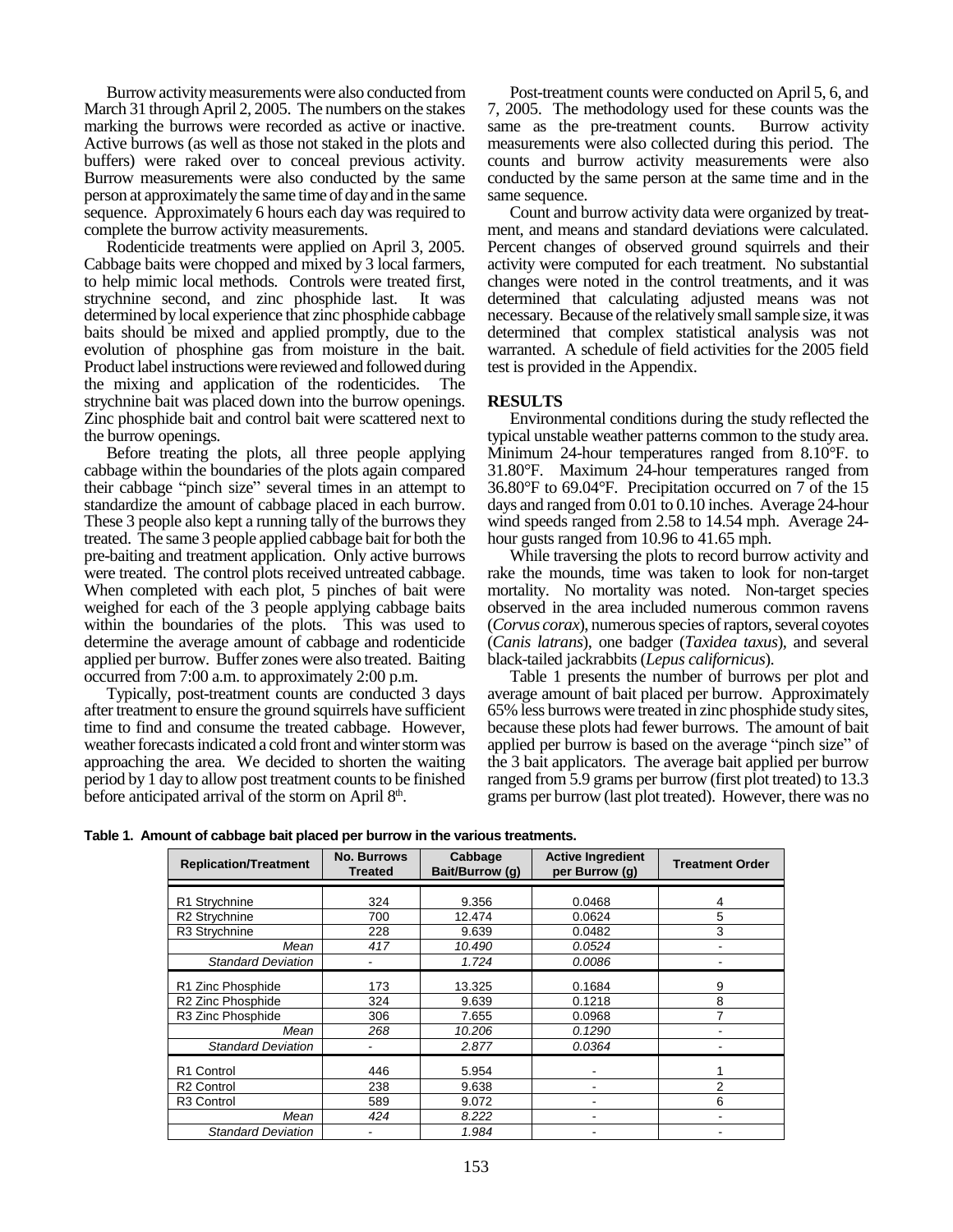**Table 2. Pre- and post-treatment application aboveground counts of ground squirrels in Diamond Valley, Nevada.**

|                         | R <sub>1</sub> |                | R <sub>2</sub> |                | R3             |                |                |                |                |    |           |
|-------------------------|----------------|----------------|----------------|----------------|----------------|----------------|----------------|----------------|----------------|----|-----------|
| <b>Treatment</b>        | D <sub>1</sub> | D <sub>2</sub> | D <sub>3</sub> | D <sub>1</sub> | D <sub>2</sub> | D <sub>3</sub> | D <sub>1</sub> | D <sub>2</sub> | D <sub>3</sub> | M  | <b>SD</b> |
| <b>Pre-application</b>  |                |                |                |                |                |                |                |                |                |    |           |
| Strychnine              | 15             | 17             | 20             | 23             | 23             | 24             | 28             | 30             | 30             | 24 | 5.4       |
| Zinc<br>Phosphide       | 14             | 23             | 24             | 20             | 20             | 16             | 15             | 19             | 21             | 20 | 3.5       |
| Control                 | 15             | 15             | 16             | 14             | 19             | 21             | 14             | 15             | 18             | 17 | 2.4       |
| <b>Post-application</b> |                |                |                |                |                |                |                |                |                |    |           |
| Strychnine              | 2              |                | 4              | 3              | 3              | 4              | 4              | 5              | 6              | 4  | 1.5       |
| Zinc<br>Phosphide       | 6              | 6              | 6              | 7              | 3              | 6              | 6              | 3              | 6              | 6  | 1.4       |
| Control                 | 20             | 14             | 17             | 20             | 14             | 20             | 18             | 16             | 16             | 18 | 2.4       |

Note: Number represents the number of individual animals counted during each counting period. R = Replication; D = Day; M = Mean; SD = Standard Deviation

**Table 3. Pre- and post-treatment application burrow activity of ground squirrels in Diamond Valley, Nevada.**

| <b>Treatment</b>        | R <sub>1</sub> |                | R <sub>2</sub> |                |                | R3             |                |                | M              | <b>SD</b> |     |
|-------------------------|----------------|----------------|----------------|----------------|----------------|----------------|----------------|----------------|----------------|-----------|-----|
|                         | D <sub>1</sub> | D <sub>2</sub> | D <sub>3</sub> | D <sub>1</sub> | D <sub>2</sub> | D <sub>3</sub> | D <sub>1</sub> | D <sub>2</sub> | D <sub>3</sub> |           |     |
| <b>Pre-application</b>  |                |                |                |                |                |                |                |                |                |           |     |
| Strychnine              | 25             | 25             | 24             | 23             | 25             | 23             | 23             | 25             | 24             | 25        | 0.9 |
| Zinc<br>Phosphide       | 25             | 25             | 25             | 23             | 25             | 24             | 24             | 25             | 24             | 25        | 0.7 |
| Control                 | 25             | 25             | 25             | 24             | 23             | 23             | 22             | 22             | 25             | 24        | 1.3 |
| <b>Post-application</b> |                |                |                |                |                |                |                |                |                |           |     |
| Strychnine              | $\overline{2}$ | 4              | 2              | 4              | 3              | 3              | 3              | $\overline{2}$ | 2              | 3         | 0.8 |
| Zinc<br>Phosphide       | 5              | 5              | 5              | 8              | 5              | 5              | 5              | 4              | 5              | 6         | 1.1 |
| Control                 | 25             | 25             | 24             | 25             | 24             | 24             | 24             | 24             | 24             | 25        | 0.5 |

Note: Number represents the number of individual animals counted during each counting period.  $R = Replication$ ;  $D = Day$ ;  $M = Mean$ ;  $SD = Standard Deviation$ 

trend of increasing bait weights over time. Burrows in strychnine and zinc phosphide treated plots received an average of 10.4 grams and 10.2 grams of bait, respectively. However, each of these treatment regimens had one plot that was treated substantially heavier than the other 2. Control plots were baited with an average of 8.2 grams of bait per burrow. Burrows in the strychnine and zinc phosphide treated plots received an average of 52.4 and 129.0 milligrams of active ingredient per burrow, respectively.

The number of ground squirrels observed aboveground in the strychnine and zinc phosphide treatment areas declined considerably, while the aboveground number observed in the control plots increased (Table 2).

The level of burrow activity was similar to the aboveground counts. Both rodenticides resulted in a decline of burrow activity while the control experienced an increase (Table 3). Table 4 presents the results in terms of percent reduction. Again, the rodenticide-treated areas decreased and the controls increased.

#### **DISCUSSION AND CONCLUSIONS**

The decline in the aboveground number of ground squirrels following application of the rodenticides appeared

**Table 4. Percent change of ground squirrel activity by treatment in Diamond Valley, Nevada.**

|                  | <b>Percent Change</b> |               |  |  |  |  |
|------------------|-----------------------|---------------|--|--|--|--|
| <b>Treatment</b> | <b>Counts</b>         | <b>Burrow</b> |  |  |  |  |
| Strychnine       | -83                   | -88           |  |  |  |  |
| Zinc Phosphide   | -70                   | -76           |  |  |  |  |
| Control          |                       |               |  |  |  |  |

to be considerable, as did the decline in burrow activity. Strychnine may be more effective; however, zinc phosphide also yielded acceptable results. The slight increase in postapplication squirrel numbers and burrow activity in the control plots did not appear to be significant.

The average amount of cabbage applied to burrows appeared to be fairly consistent. However, the difference between the highest dose and the lowest dose appeared to be substantial.

As noted earlier, both Richardson ground squirrels and Piute ground squirrels occur in the study area. No attempt was made to differentiate the species in either the aboveground counts or the burrow activity observations. Determining species accurately is difficult at long distances or when only a portion of the body is visible. Species specific susceptibility can not be determined from this study. However, it does seem likely that the rodenticides performed equally well on each species. Previous rodenticide efficacy studies in Diamond Valley have given similar results.

There were no non-target animals found dead after treatment. No dead ground squirrels were found in the zinc phosphide or control plots. Three dead ground squirrels were found above ground in strychnine plots.

The 2-day gap versus a 3-day gap in aboveground counts after treatment application had no noticeable impact on the efficacy of the rodenticides. The aboveground counts appeared fairly consistent; the same was true for the burrow activity observations. The presence of bait was noted in a field book, and by the third day no bait was observed. This was probably a combination of high bait acceptance by ground squirrels and desiccation of the cabbage, which may reduce its attractiveness to ground squirrels.